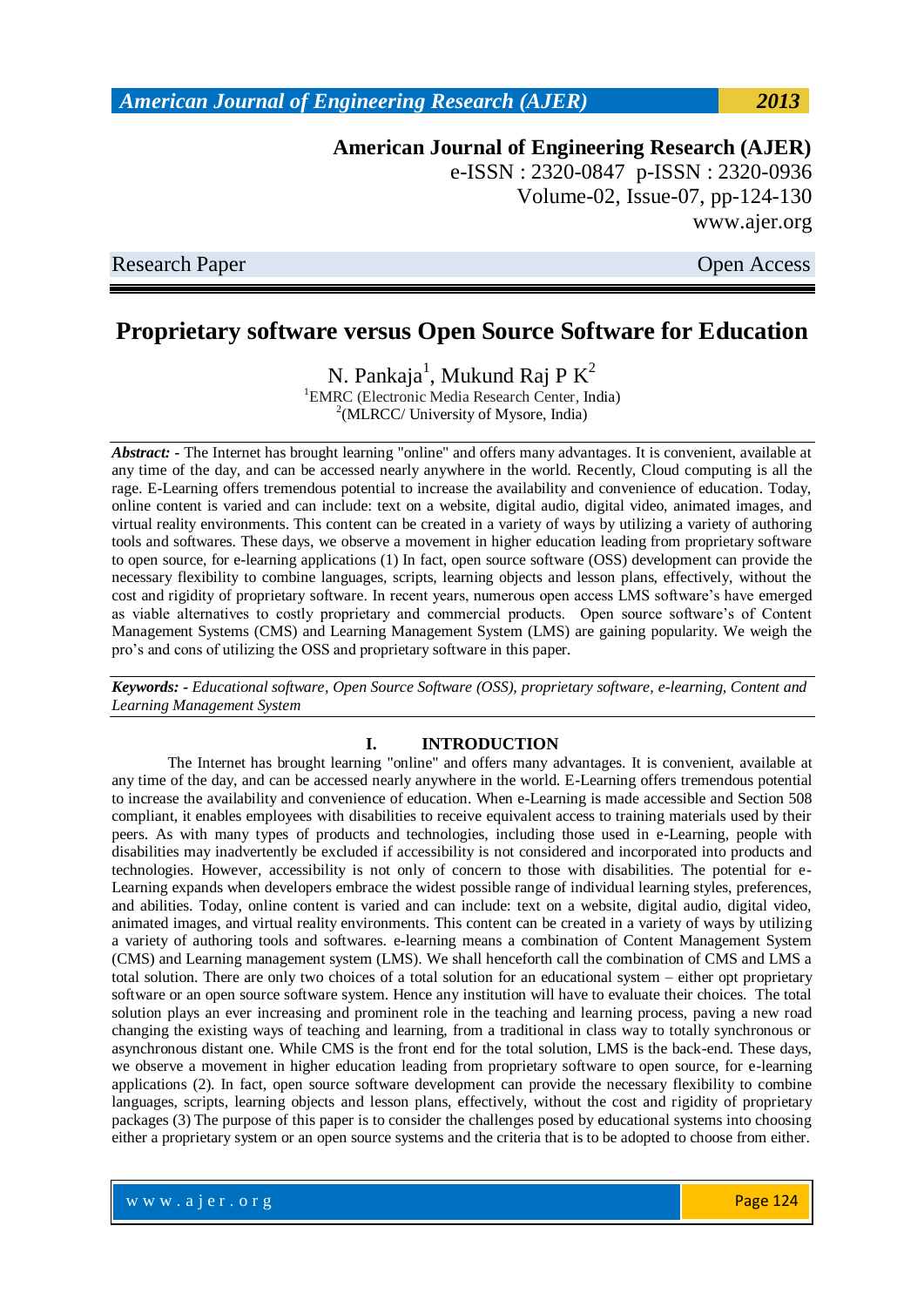#### **II. SOFTWARE'S AND ITS MODELS**

Software (SW) can be shortly defined as the executable code that controls computer behaviour and operations. The term is used, however, to describe a wide range of programming languages, applications, procedures and all related documentation resources. SW also refers to a full cycle of processes from basic architecture to development, packaging and distributing. It is responsible for controlling, integrating, and managing the individual hardware components of a computer system so that other software and the users of the system see it as a functional unit without having to be concerned with the low-level details of the computational system. There are three models of software's for developing any application in computer. They are Freeware, Shareware, Trialware, Proprietary, Public Domain Software and Open Source.

#### **2.1 Freeware**

It is provided to be used without any monetary charges. However, severe restrictions of its use, modification and redistribution are still imposed and Source code is not provided. It can be passed on to anyone free of cost.

#### **2.2 Open-source software (OSS)**

It is a computer software with its source code made available and licensed with an open-source license in which the copyright holder provides the rights to study, change and distribute the software for free to anyone and for any purpose. Open-source software is very often developed in a public, collaborative manner. Open-source software is the most prominent example of open-source development and often compared to (technically defined) user-generated content or (legally defined) open-content movements

#### **2.3 Proprietary Software**

The term proprietary is derived from the Latin word proprietas meaning property. Proprietary Software is computer software licensed under the exclusive legal rights of the copyright holder. Proprietary software is developed by a person or firm who has rights of using existing or developing new tools to create new software. A proprietary software developer sells or provides his creation under some concrete conditions which should be followed in order to avoid any legal issues. In general, these concrete conditions involves usage using software with a purchased license, within the permitted boundaries, no modification allowed, no further re-distributions and no reverse engineering to applied. The main identity of proprietary software is that its source code is always kept secret from outside world. Thus, the internal structure of proprietary software is not exposed. The restrictions on proprietary software are generally imposed through a document called EULA (End-user license agreements) to which users are supposed to agree before using the software. It works just like a contract of usage conditions between the user and vendor. If a user is found indulged in activities leading to the breaking of copyright conditions, the selling authority has the right to impose legal actions against the misusing personal.

#### **2.4 Public Domain Software**

The copyright holder donates it to the public. Thus, it is no longer copyrighted and restricted and thus moves towards Open source.

#### **2.5 Shareware**

It is generally that version of software which is limited in terms of functionality. Users can download it from internet, uses it with restrictions and then decide to pay for its full version. These can be shared among other people.

#### **2.6 Trialware**

It is generally that version of software which is limited in terms of duration of use. User gets the full version of software which can be limited to the usage number of days or usage number of times. After paying and getting registered, the user will get unrestricted access to usage and updates of that software.

#### **III. PROPRIETARY AND OPEN SOURCE SOFTWARE**

Assuming that an educational institute requires developing, implementing and deploying an e-learning solution We will now focus on the OSS and Proprietary software for the purpose of this paper Before we proceed to evaluate OSS and Proprietary software, let us first understand both of them.

#### **3.1 Definition of Proprietary Software**:

Software that is distributed under commercial license agreements is usually for fee. The main difference between the proprietary software license and the open source license is that the recipient does not normally receive the right to copy, modify, or redistribute the software without fees or royalty obligations.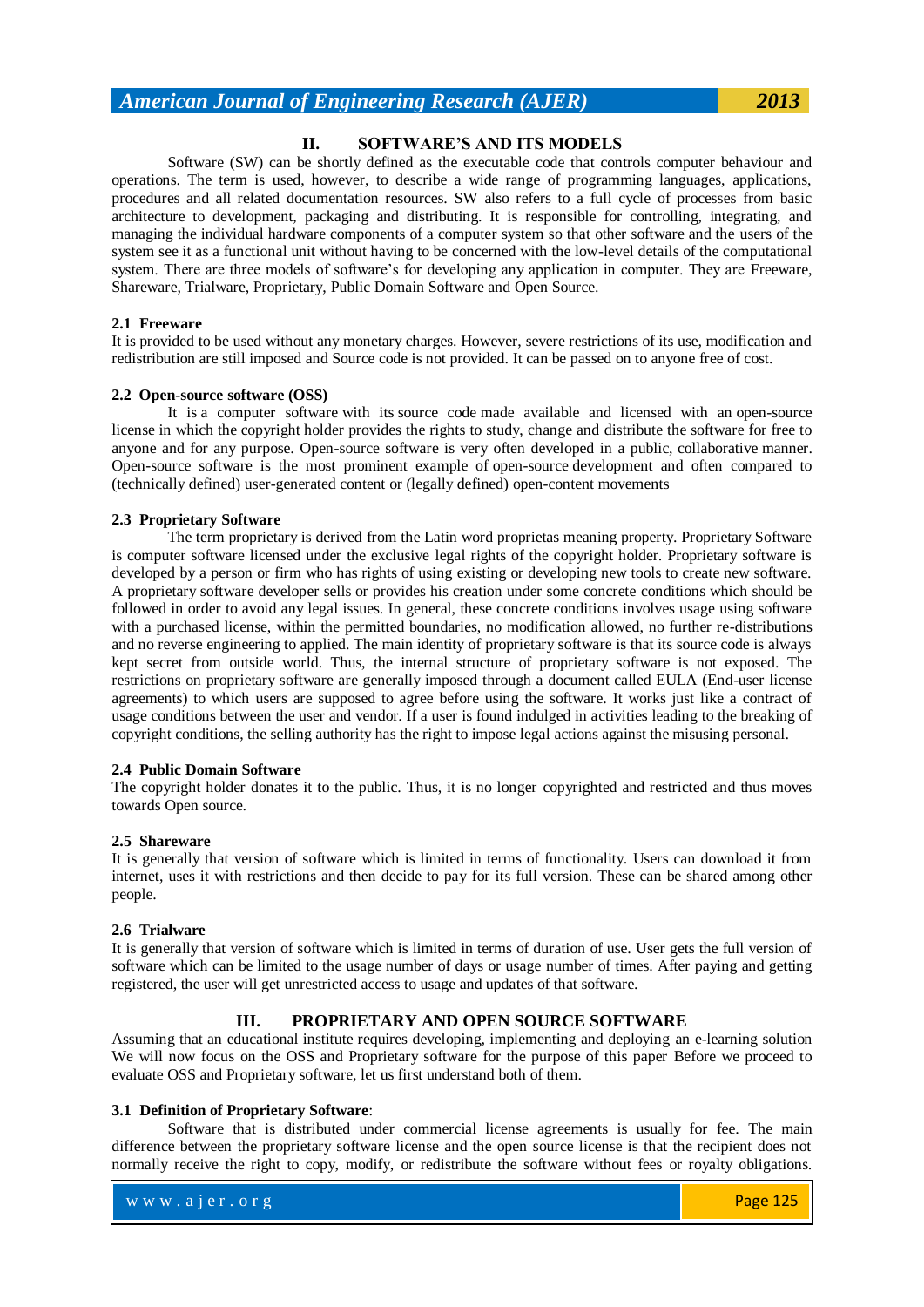Something proprietary is something exclusively owned by someone, often with connotations that it is exclusive and cannot be used by other parties without negotiations. It may specifically mean that something is covered by one or more patents, as in proprietary technology. Proprietary software means that some individual or company holds the exclusive copyrights on a piece of software, at the same time denying other people the access to the software's source code and the right to copy, modify and study the software.

#### **3.2 Definition of Open Source Software:**

Software, whose source code is published and made available to the public, enabling anyone to copy, modify and redistribute the source code without paying royalties or fees. Open source code evolves through community cooperation. These communities are composed of individual programmers, users as well as very large companies. Some examples of open source initiatives are GNU/Linux, Eclipse, Apache, Mozilla etc

| Details     | <b>Proprietary Software</b>                                                                                              | <b>Open Source Software</b>                                                                   |
|-------------|--------------------------------------------------------------------------------------------------------------------------|-----------------------------------------------------------------------------------------------|
| Cost        | Varies from a few thousand to a few hundred thousand                                                                     | OSS comes at a low cost because of Open                                                       |
|             | dollars, depending on the complexity of the system                                                                       | source software. We don't need to get an                                                      |
|             | required. This cost is made up of a base fee for                                                                         | expensive software or hardware to run the                                                     |
|             | software,<br>integration and services and<br>annual<br>licensing/support fees. This cost may be prohibitive for          | system. Organizations can use this system as<br>long as they like, without thinking of paying |
|             | some; however what the user is paying for is a more                                                                      | any set up, activation, and monthly                                                           |
|             | customized product from a trusted brand that includes                                                                    | subscription charges                                                                          |
|             | higher levels of security and functionality, continuous                                                                  |                                                                                               |
|             | innovation, a greater ability to scale, on-going training                                                                |                                                                                               |
|             | and support and a lower requirement for technical skills.                                                                |                                                                                               |
| Service and | Service is probably the greatest advantage of using                                                                      | While Service is one of the key issues                                                        |
| Support     | proprietary software. Proprietary software providers                                                                     | regarding open source software. Open source                                                   |
|             | offer ongoing support to users, a key selling point for                                                                  | software relies on its online community                                                       |
|             | users without technical expertise. If the user manual or                                                                 | network to deliver learning support via                                                       |
|             | guide is not enough, or if a user experiences a problem                                                                  | forums and blogs. While there are massive,                                                    |
|             | with the software, there is an immediate point of call to<br>turn to for assistance. There is a certain reduction in the | loyal and engaged online communities that<br>users are turning to. This requires some basic   |
|             | risk undertaken with proprietary software because users                                                                  | knowledge and skill set from the user to                                                      |
|             | are working with companies that are viable, and people                                                                   | understand feedback from online community                                                     |
|             | with intimate knowledge of the products and services                                                                     | and resolve them. Sometimes, the trouble                                                      |
|             | being used should any questions arise. Because service                                                                   | shooting is faster than those of proprietary                                                  |
|             | is one of the main reasons users choose proprietary over                                                                 | software. But users who query, should know                                                    |
|             | open source software, many proprietary software                                                                          | what their actual problem is, else, they will                                                 |
|             | providers compete on service, increasing the bargaining                                                                  | not receive the right feedback.                                                               |
|             | power of buyers and thereby increasing customer                                                                          |                                                                                               |
| Innovation  | service levels among providers.<br>Proprietary software providers do not allow users to                                  | OSS enables innovation by providing users                                                     |
|             | view or alter the source code. While this may be viewed                                                                  | with the freedom and flexibility to adapt the                                                 |
|             | as a disadvantage to some, it ensures the security and                                                                   | software to suit, without restriction. However,                                               |
|             | reliability of the software. Furthermore, many                                                                           | innovation may or may not be passed on to                                                     |
|             | proprietary software providers customize software for                                                                    | all users of the software. It is a user's                                                     |
|             | specific users to provide more flexibility while investing                                                               | prerogative whether they wish to share their                                                  |
|             | in R&D in order to regularly offer new products and                                                                      | innovation with any online communities, and                                                   |
|             | upgrades. Proprietary software providers have online                                                                     | users must be actively participating in these                                                 |
|             | user communities that create value by sharing ideas,                                                                     | communities to become aware of such                                                           |
|             | strategies and best practices through feedback<br>mechanisms such as forums and surveys, which also                      | innovations. It has been debated whether<br>customized changes to the original source         |
|             | foster innovation and allow the product to adapt with                                                                    | code limit the future support and growth of                                                   |
|             | changing needs. This innovation comes fully tested, and                                                                  | the software, as these can potentially result in                                              |
|             | is available to all users of the software. It does not                                                                   | a limited ability to apply future updates, fixes                                              |
|             | require investment in R&D or the technical                                                                               | or modules aimed at improving the software,                                                   |
|             | understanding of source code, and assistance with                                                                        | leaving the user with a version that may have                                                 |
|             | implementation is generally part of the package.                                                                         | irresolvable issues. It is relevant to note that                                              |
|             | Because vendors must ensure their software does not                                                                      | open source software providers in the initial                                                 |
|             | become redundant, users also benefit from the type of                                                                    | stages generally struggle to attract large scale                                              |
|             | targeted innovation undertaken-continuous investment                                                                     | R&D funding.                                                                                  |
|             | in R&D rather than "innovation for innovation's sake",<br>business focused rather than technology focused.               |                                                                                               |
|             |                                                                                                                          |                                                                                               |

#### **TABLE 1** – Proprietary versus Open source software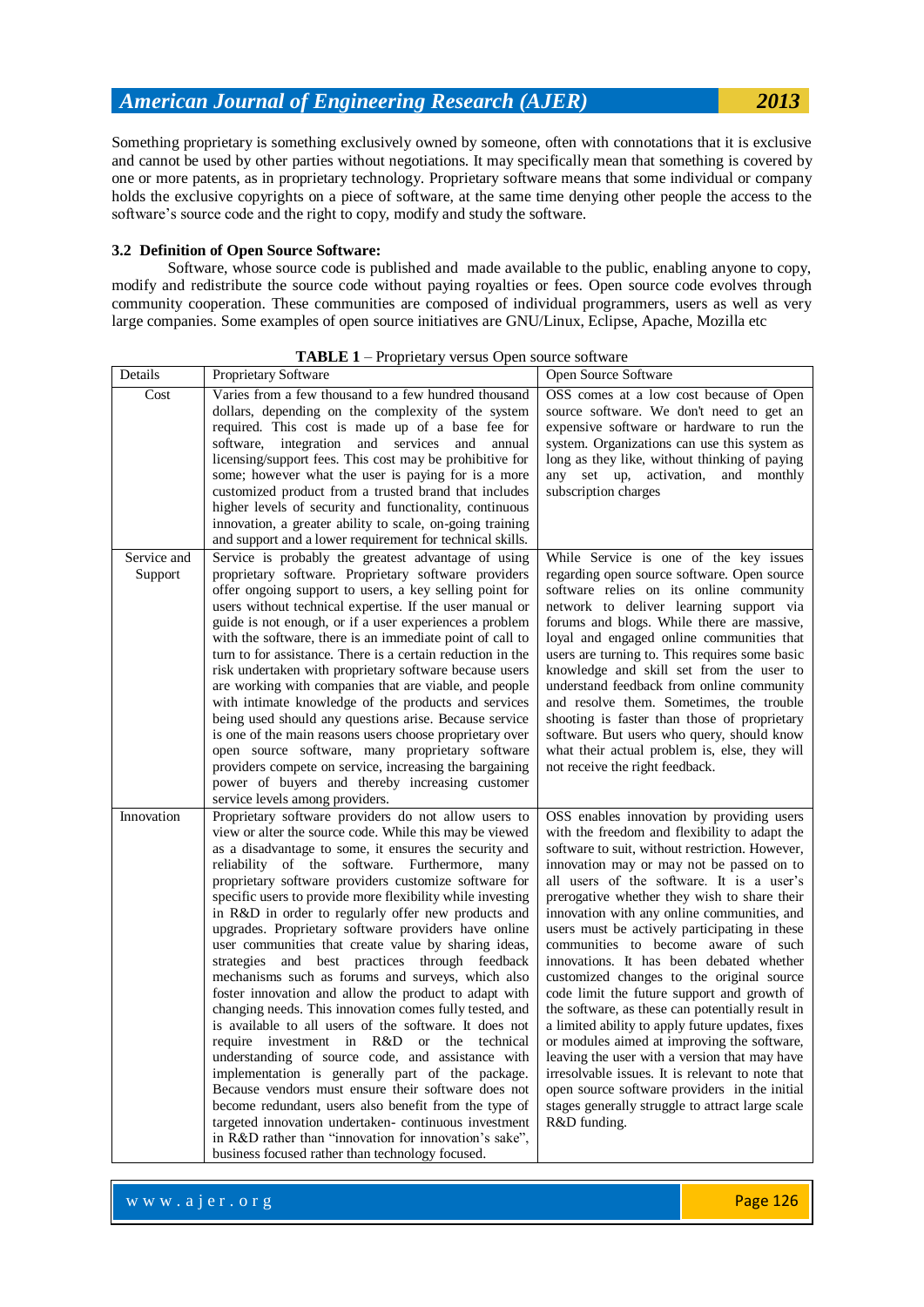| Security     | There is always a debate on security. Many proprietary<br>software based developed from proprietary operating<br>systems are perceived relatively less secure to those<br>from OSS. But the total solution from proprietary<br>software is viewed as secure because it is developed in a<br>controlled environment by a concentrated team with a<br>common direction. Moreover, the source code may be<br>viewed and edited by the team alone, and is heavily<br>audited, eliminating the risk of back door Trojans and<br>reducing the risk of any bugs or issues with the<br>software.                                                                                                                                                                                              | Open source operating software is perceived<br>as the most secure OS. Linux being a classic<br>example. But total solutions developed from<br>OSS are perceived less secure since the<br>source code is already available freely to all,<br>hence there may be chances for sabotage. Big<br>players using OSS have robust security<br>policies, hence security in big organizations<br>using OSS is not an issue. Earlier, open<br>source software was not always peer<br>reviewed or validated for use. But currently,<br>with the growing importance of OSS, they are<br>reviewed and corrected. Examples of Drupal,<br>wordpress, Joomla etc are there to see.                                                                                          |
|--------------|---------------------------------------------------------------------------------------------------------------------------------------------------------------------------------------------------------------------------------------------------------------------------------------------------------------------------------------------------------------------------------------------------------------------------------------------------------------------------------------------------------------------------------------------------------------------------------------------------------------------------------------------------------------------------------------------------------------------------------------------------------------------------------------|------------------------------------------------------------------------------------------------------------------------------------------------------------------------------------------------------------------------------------------------------------------------------------------------------------------------------------------------------------------------------------------------------------------------------------------------------------------------------------------------------------------------------------------------------------------------------------------------------------------------------------------------------------------------------------------------------------------------------------------------------------|
| Usability    | Proprietary software generally employs expert usability<br>testing, and as the software is normally aimed at a more<br>targeted audience, and therefore more tailored, usability<br>is generally ranked quite high. In addition, detailed user<br>manuals and guides are provided. This enables faster<br>training and provides an immediate reference, allowing<br>users to move along the learning curve more quickly.<br>Supporting services include seminars, targeted training<br>courses and extensive support to help maximise use of<br>the software. It is also important to note that while many<br>people see proprietary software as "closed", today's<br>proprietary software offers a vast array of mechanisms<br>for enhancement by third party systems and developers | Earlier OSS had been highly criticized for its<br>lack of usability, as generally, the technology<br>is not reviewed by usability experts and does<br>not cater to the vast majority of computer<br>users. Nowadays, OSS is tested by the<br>community for usability and good solutions<br>are being developed globally. Though, open<br>source software does not legally require<br>documentation such as user manuals or<br>guides, hindering the creation of such tools,<br>they are now well documented.                                                                                                                                                                                                                                               |
| Standards    | Describes software interfaces, protocols and electronic<br>formats that are developed by and controlled by a given<br>company and have not been made freely available for<br>adoption by the industry. Some proprietary software<br>uses proprietary standards, i.e. non-public interfaces or<br>electronic formats. When an interface, a protocol or an<br>electronic format is non-public, the owner of the<br>proprietary interface controls it, including when and<br>how the interface changes, who can adopt it, and how it<br>is to be adopted (resulting in user lock-in).                                                                                                                                                                                                    | standards"<br>software<br>"Open<br>interfaces,<br>protocols, or electronic formats that are<br>openly documented and have been accepted<br>in the industry through either formal or de<br>facto processes, and which are freely<br>available for adoption by the industry. The<br>open source community has been a leader in<br>promoting and adopting open standards.<br>Some of the success of open source software<br>is due to the availability of worldwide<br>exchanging information,<br>standards<br>for<br>standards that have been implemented in<br>browsers,<br>email systems, file sharing<br>applications, and many other tools. Without<br>open standards it would be impossible to<br>interact and exchange information on the<br>Internet. |
| Availability | These are available through their respected companies<br>that own the rights to the packages. Sometimes, trial<br>versions are available for free download and testing                                                                                                                                                                                                                                                                                                                                                                                                                                                                                                                                                                                                                | These are freely available over the net. Some<br>OSS are also developed into a limited<br>proprietary software with 24X7 support from<br>online community and the developer as well                                                                                                                                                                                                                                                                                                                                                                                                                                                                                                                                                                        |
| Transparency | PS does not provide an open look to the internal<br>structure. Only user interfaces are provided to work<br>with it. User cannot know the internal processing and<br>other details.                                                                                                                                                                                                                                                                                                                                                                                                                                                                                                                                                                                                   | The source code of OSS is freely available<br>along with the product. Any person can read,<br>modify, build and distribute a modified<br>version of original product. Thus, it gives a<br>transparent look at the core structure of the<br>product.                                                                                                                                                                                                                                                                                                                                                                                                                                                                                                        |
| Reliability  | PS is developed by specialized teams at vendor's end<br>only. Only finished products are provided at outlets.<br>Since there is no un-authenticated modification, the<br>outcome is always reliable.                                                                                                                                                                                                                                                                                                                                                                                                                                                                                                                                                                                  | Since OSS are available on a large number of<br>unverified websites and even most of these<br>distributions may be modified by<br>any<br>technologically sound<br>all<br>user,<br>the<br>distributions are reliable in terms of security,<br>robustness, performance. The reason is that is<br>a user adds/modifies some component; it may<br>works good individually, but, may clash with<br>other components and ultimately degrade the<br>product.                                                                                                                                                                                                                                                                                                      |

www.ajer.org Page 127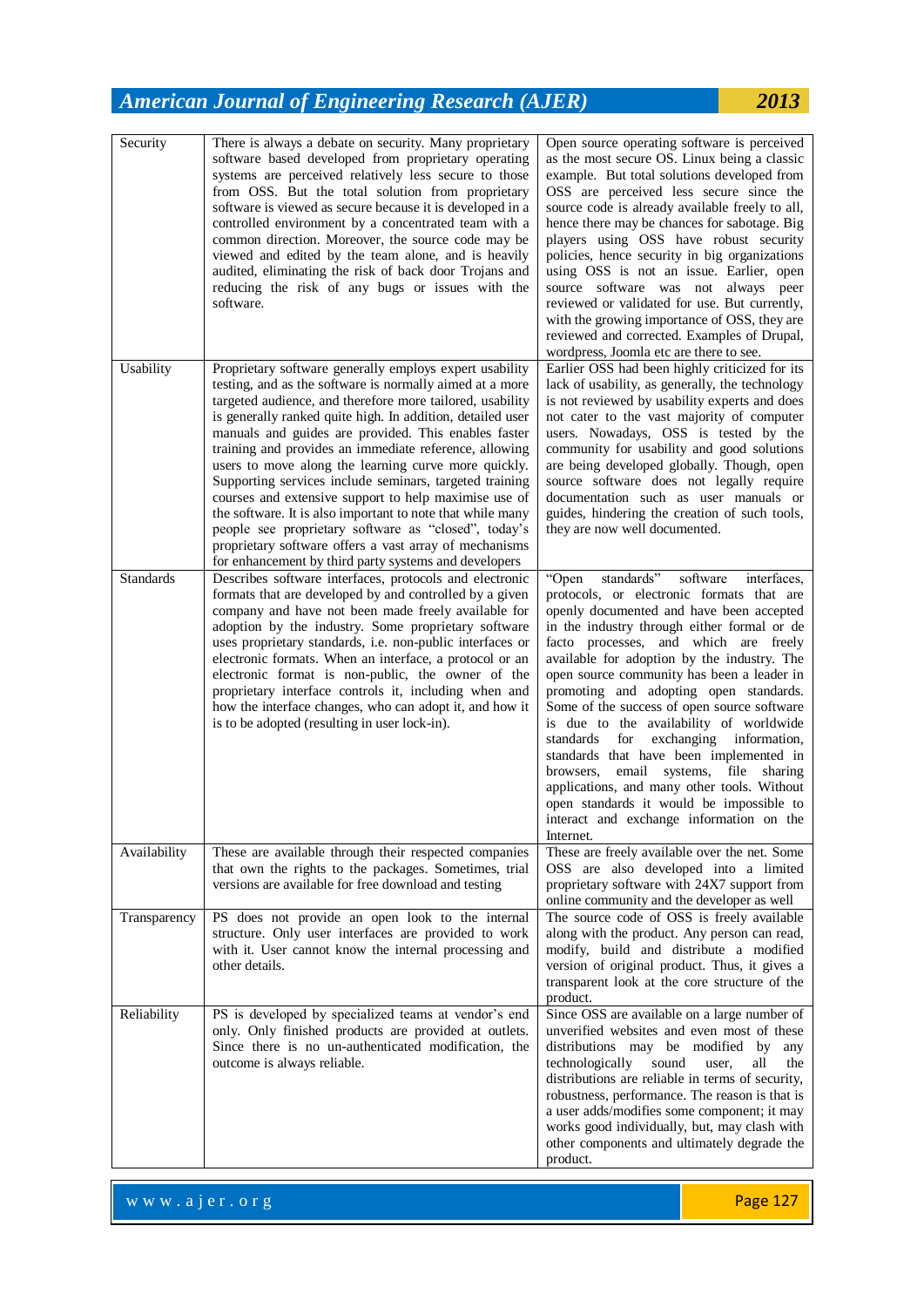- Some Classic examples proprietary software include Microsoft (windows, asp.net, Internet explorer etc), Apple (Macintosh), Google (Gmail, Chrome etc)
- Some classic examples of OSS include Mozilla Firefox, Linux, Android etc

It is evident that for every successful and established open source software, we have an equivalent and sometimes more popular OSS.

#### **IV. POINTS TO PONDER FOR OSS**

This leads us to think, why OSS is gaining so much popularity. Why android based smart are phones more popular, why are Joomla, Drupal, Moodle equally popular to proprietary software like Sharepoint, Blackboard etc We now go back to the points the institution has to ponder while making a decision about procurement of a total solution. Some critical criteria are:

- 1. Budget
- 2. Stability
- 3. Flexibility
- 4. Scalability
- 5. Usability
- 6. Life of the solution/ software
- 7. Security
- 8. Knowledge base and Self reliance
- 9. Intellectual Property Rights (IPR)
- 10. Adaptability to various cross platforms and hardware like mobile, internet, tablet pcs, etc

We have discussed and compared most of these in Table 1.

#### **V. QUICK RECON OF OSS**

As a quick recon, we will peruse few points here:

- 6.1 Budget: Return on Investment (ROI) is critical to all educational institutions. It is becoming more evident that open source software is providing the ROI. It has been noticed that there is a tendency for software companies to over-specify IT solutions. This is an area where OSS precedes, proprietary software vendors.
- 6.2 Knowledge Base: Implementing an OSS solution requires knowledge base at the User (institution). Without technical know-how – it is difficult to manage OSS. With proprietary software, all help is just a call or email away
- 6.3 Intellectual Property Rights (IPR): OSS provides an excellent opportunity for the user to claim IPR of the final product, whereas with proprietary software, this is impossible. All said and done, only an Non Disclosure Agreement will provide a security to end user with regards to its practices and final solution. This is an area of growing concern and one of the main factors influencing use of OSS
- 6.4 Adaptability: The online community is providing many add-ons and plug-ins that enhance the final solution of an OSS, whereas with proprietary solution, this is limited. A glowing example would be the applications for android and joomla etc wrt other proprietary software

#### **VI. WHY USE AN OPEN SOURCE SERVICE**

Exactly like the personal computer and the Internet, open source software recently got the attention of the press as a totally new thing that "suddenly appeared". Many people believe that the impact of open source software in the information technology industry and in society in general will be huge, and without precedent in its nature, to the point that the current rules by which the software industry behaves will completely change.

Open source Software"s: In recent years, numerous open access LMS software"s have emerged as viable alternatives to costly proprietary and commercial products. Open source software"s of LMS are gaining popularity. Some of the OS softwares are Moodle, Drupal, Wordpress, Blackboard, Joomla etc.

### **VII. RECENT SUCCESSES OF OSS**

Recently OSS has become more of a mainstream product with many companies adopting it in their offices. OSS market share has also grown rapidly making many companies sit up and take notice of the OSS phenomenon.

• IBM recently announced that the company would devote almost \$1 billion dollars to support Linux. (Burke, 2000)

• Forrester Research estimates that more than 55% of the world's 2,500 biggest firms use open source software, with almost a quarter using the software in production systems.

• Sun released Star Office, an office suite similar to Microsoft Office, under the GPL license.

w w w . a jer. or g Page 128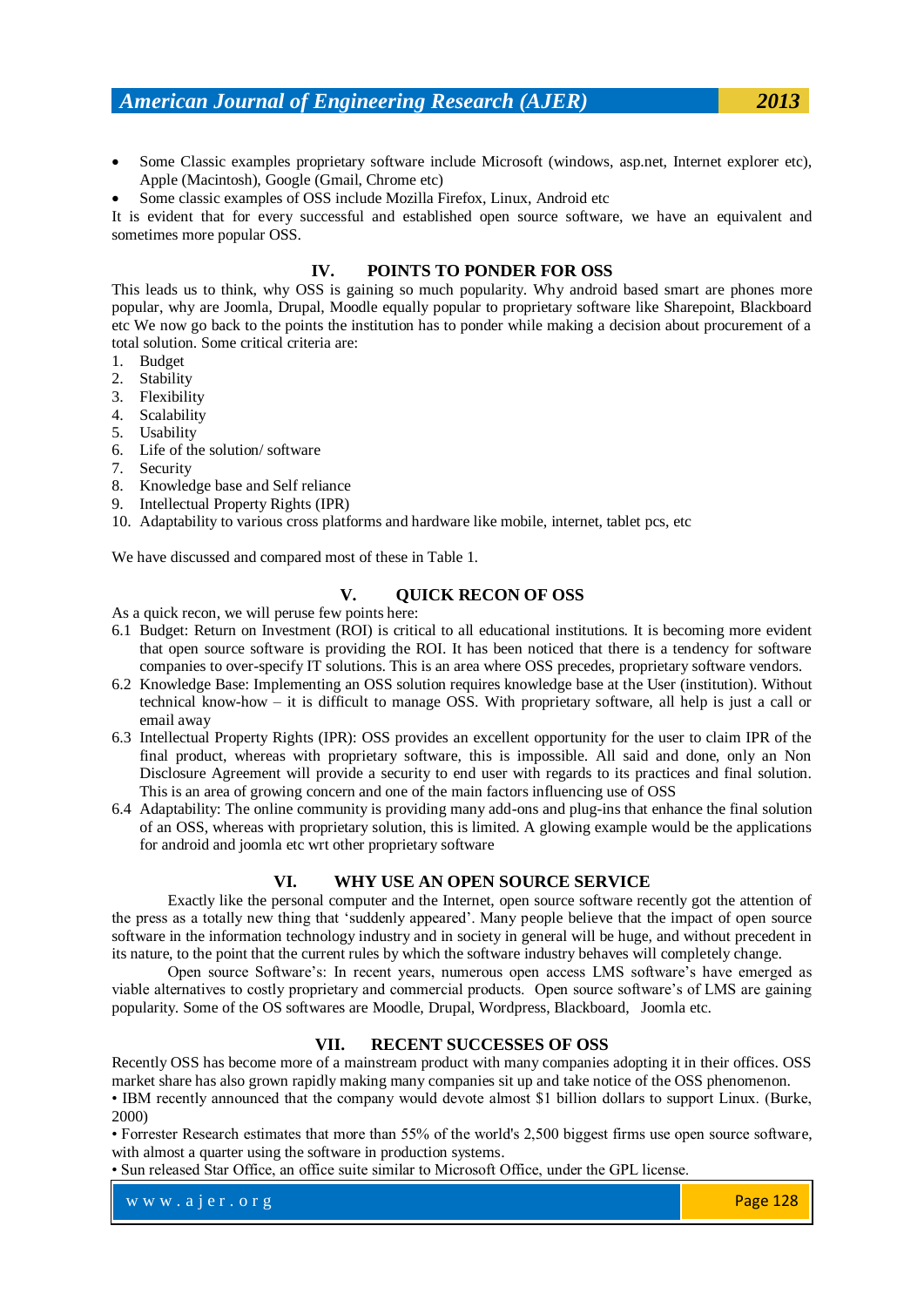To be sure, free/open source software still faces challenges. Both Red Hat and VA Linux, two of the most prominent corporate supporters of Linux, still lose money.

#### **VIII. OPEN SOURCE ADVANTAGES**

#### **9.1 Free Redistribution**

The license does not restrict any party from selling or giving away the software as a component of an aggregate software distribution containing programs from several different sources. The license shall not require a royalty or other fee for such sale.

#### **9.2 Source Code**

The OSS includes source code, and allows distribution in source code as well as compiled form.

### **9.3 Derived Works**

Most license allow modifications and derived works, and allow them to be distributed under the same terms as the license of the original software.

### **9.4 No Discrimination against Fields of Endeavour**

The license does not restrict anyone from making use of the program in a specific field of endeavour. For example, it may not restrict the program from being used in a business, or from being used for genetic research.

### **9.5 Is not specific to a Product**

The rights attached to the program does not depend on the program's being part of a particular software distribution. If the program is extracted from that distribution and used or distributed within the terms of the program's license, all parties to whom the program is redistributed have the same rights as those that are granted in conjunction with the original software distribution.

### **9.6 Not Restrict Other Software**

The license does not place restrictions on other software that is distributed along with the licensed software. For example, the license does not insist that all other programs distributed on the same medium must be open-source software.

### **9.7 Technology-Neutral**

Most of OSS is technology neutral.

### **IX. POPULARITY OF OSS**

The basic idea behind the open source movement more people look at the code on the internet, more people read it, more people adapt it, more people redistribute it, more people fix bugs and slowly you have this huge community of people which cannot be employed by a single corporation, all working for the same project and churning out new software at speeds which never could be achieved by conventional software development team. Cost is another factor. OSS is available for download freely. As compared to General idea of open source software, the initial cost of OSS is zero which is very attractive for start-ups and small businesses. Other advantages include reliability and a large number of software engineers working round the clock at no cost to the user. The contributors to the project could be distributed at different corners of the world making support and fixes available round the clock. The other reason for using OSS could be purely based on principles that open source is an ethical business model, all the source code is in the open and none of it is concealed and is good for the client or the user of the software to modify to fit them to their needs rather than depend and wait for the seller of the product to make changes.

### **X. GENERAL IDEA OF OPEN SOURCE SOFTWARE**

When we talk, in English, about 'free software', there is a dangerous ambiguity, due to 'free' meaning both 'freedom' and 'gratis'. Therefore, in this document, we will use mainly the term 'open source' when referring to users freedom of use, redistribution, etc., and "gratis software" when referring to zero acquisition cost. The use of the Spanish and French word "libre", by the way, has been adopted in many environments to refer to open source software, but will not be used here for the sake of uniformity.

### **XI. RECENT SUCCESSES**

Recently OSS has become more of a mainstream product with many companies adopting it in their offices. OSS market share has also grown rapidly making many companies sit up and take notice of the OSS phenomenon.